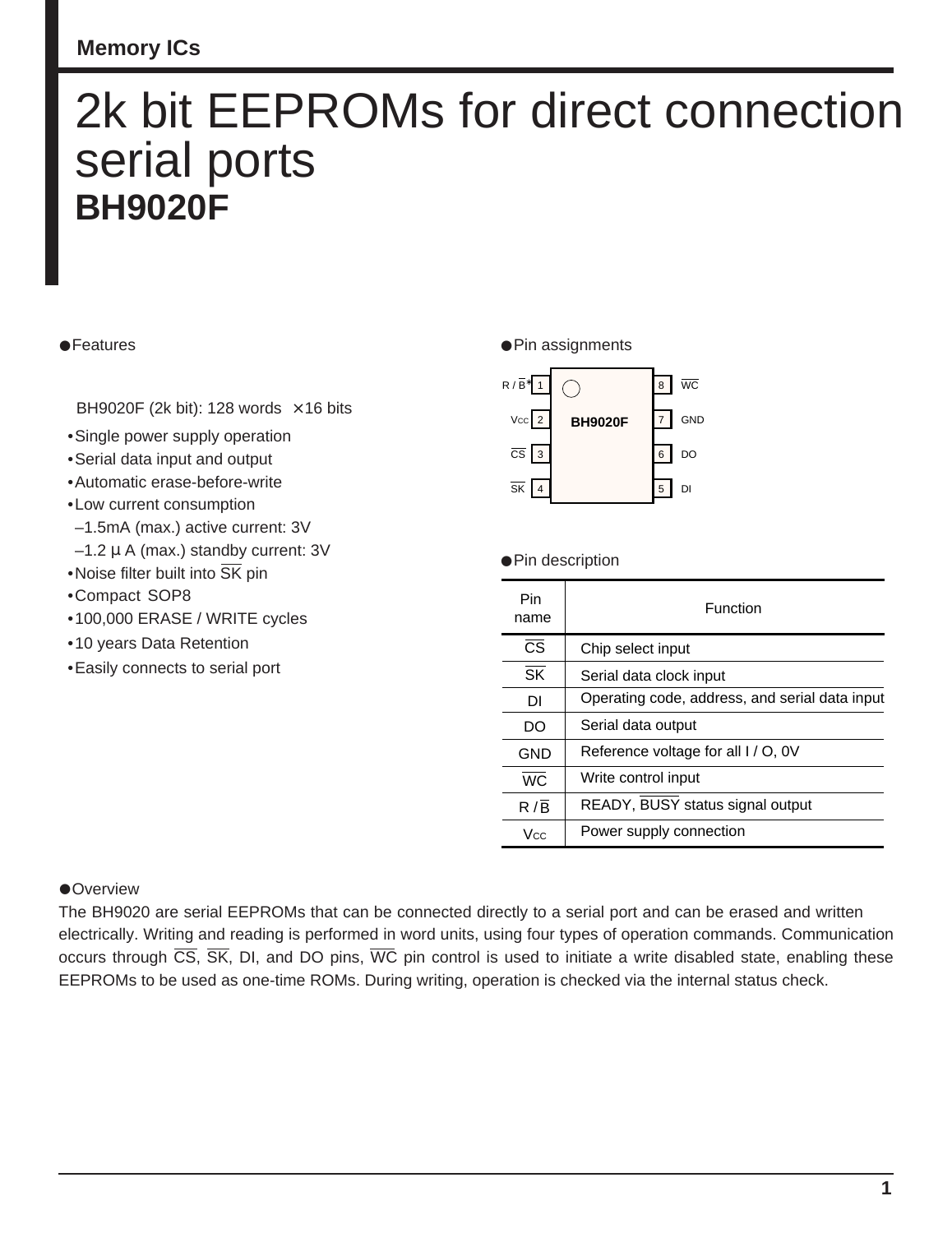**BH9020F**

•Block diagram

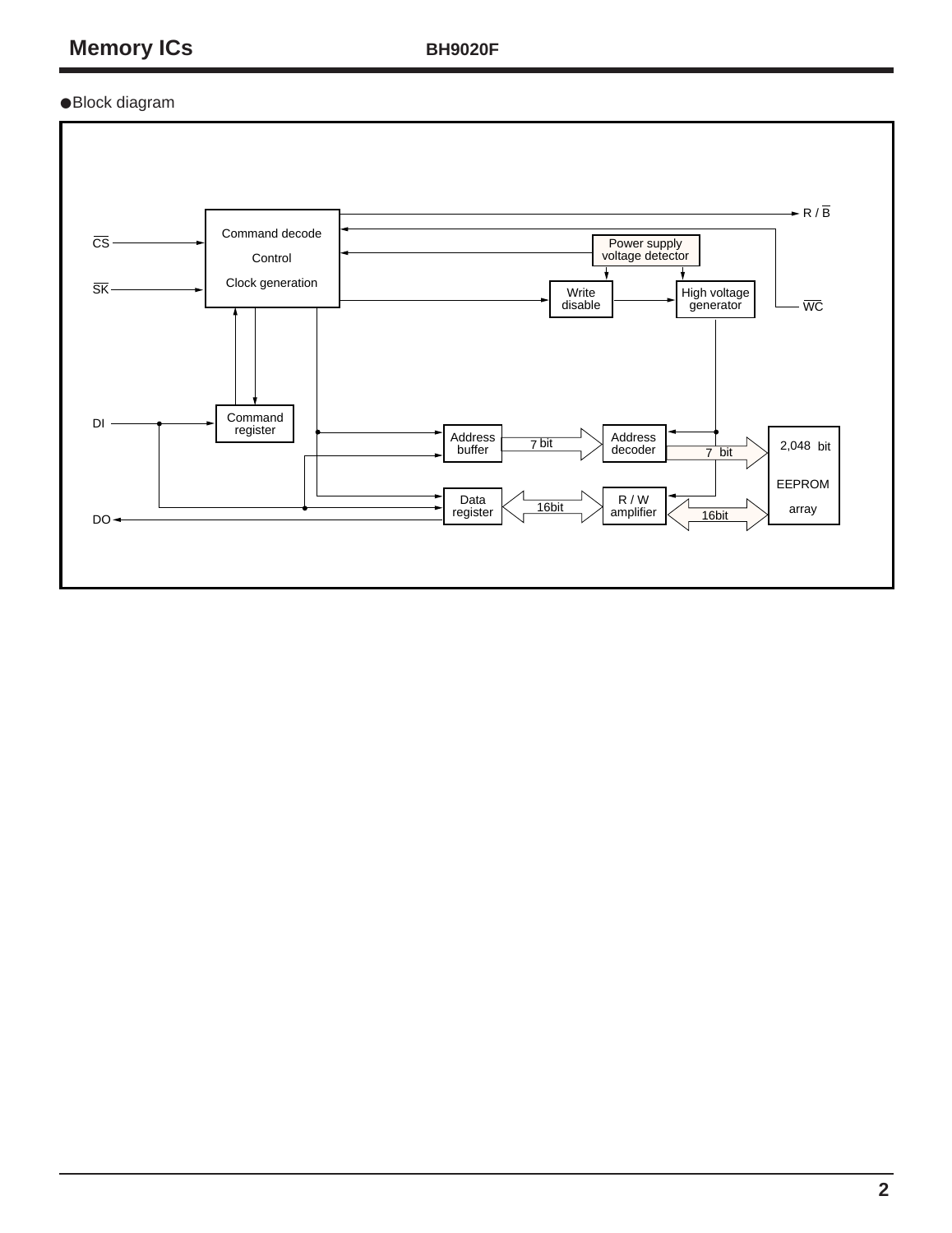## •Absolute maximum ratings (Ta = 25°C)

| Parameter             | Symbol                      | Limits                | Unit       |    |
|-----------------------|-----------------------------|-----------------------|------------|----|
| Applied voltage       | Vcc.                        | $-0.3 - +4.2$         |            | V  |
| Power dissipation     | $P_d$                       | SOP <sub>8</sub>      | $350^{*2}$ | mW |
| Storage temperature   | $\mathsf{T}_{\textsf{stq}}$ | $-65 - + 125$         |            | °C |
| Operation temperature | $\mathsf{T}_{\mathsf{opt}}$ | $-40 - +85$           |            | °C |
| Input voltage         |                             | $-0.3 \sim$ Vcc + 0.3 | v          |    |

## •Recommended operating conditions

| Parameter            | Symbol | Limits             | Unit |
|----------------------|--------|--------------------|------|
| Power supply voltage | Vcc    | 2.7 to 3.6 (write) |      |
|                      |        | 2.0 to 3.6 (read)  |      |
| Input voltage        | VIN    | $0 - V_{CC}$       |      |

### •Electrical characteristics

 $\blacklozenge$ BH9020F: At 3V (unless otherwise noted, Ta = – 40 to + 85°C, Vcc = 3V ± 10%)

| Parameter                               | Symbol           | Min.             | Typ. | Max.             | Unit       | Conditions                                                  |
|-----------------------------------------|------------------|------------------|------|------------------|------------|-------------------------------------------------------------|
| Input low level voltage 1               | $V_{IL1}$        |                  |      | $0.3 \times$ Vcc | V          | DI Pin                                                      |
| Input high level voltage 1              | V <sub>IH1</sub> | $0.7 \times$ Vcc |      |                  | V          | DI Pin                                                      |
| Input low level voltage 2               | V <sub>IL2</sub> |                  |      | $0.2 \times$ Vcc | V          | CS, SK, WC Pin                                              |
| Input high level voltage 2              | V <sub>IH2</sub> | $0.8 \times$ Vcc |      |                  | V          | CS, SK, WC Pin                                              |
| Output low level voltage                | Vol.             | 0                |      | 0.4              | V          | $I_{OL} = 100 \mu A$                                        |
| Output high level voltage               | <b>V</b> он      | $Vcc - 0.4$      |      | <b>Vcc</b>       | V          | $IOH = - 100UA$                                             |
| Input leak current                      | Īц               | $-1$             |      | 1                | μA         | $V_{IN} = 0V \sim V_{CC}$                                   |
| Output leak current                     | <b>ILO</b>       | $-1$             |      | 1                | μA         | $V_{\text{OUT}} = 0V \sim V_{\text{CC}} CS = V_{\text{CC}}$ |
| Consumption current<br>during operation | $ _{CC1}$        |                  |      | 1.5              | mA         | $f_{SK}$ = 1MHz tE / W = 15ms (WRITE)                       |
|                                         | $ _{CC2}$        |                  |      | 500              | μA         | $f_{SK} = 1$ MHz (READ)                                     |
| Standby current                         | lsв              |                  |      | 1.5              | μA         | CS, SK, DI, WC, = $Vec$ DO, R / B = OPEN                    |
| SK frequency                            | fsk              |                  |      |                  | <b>MHz</b> |                                                             |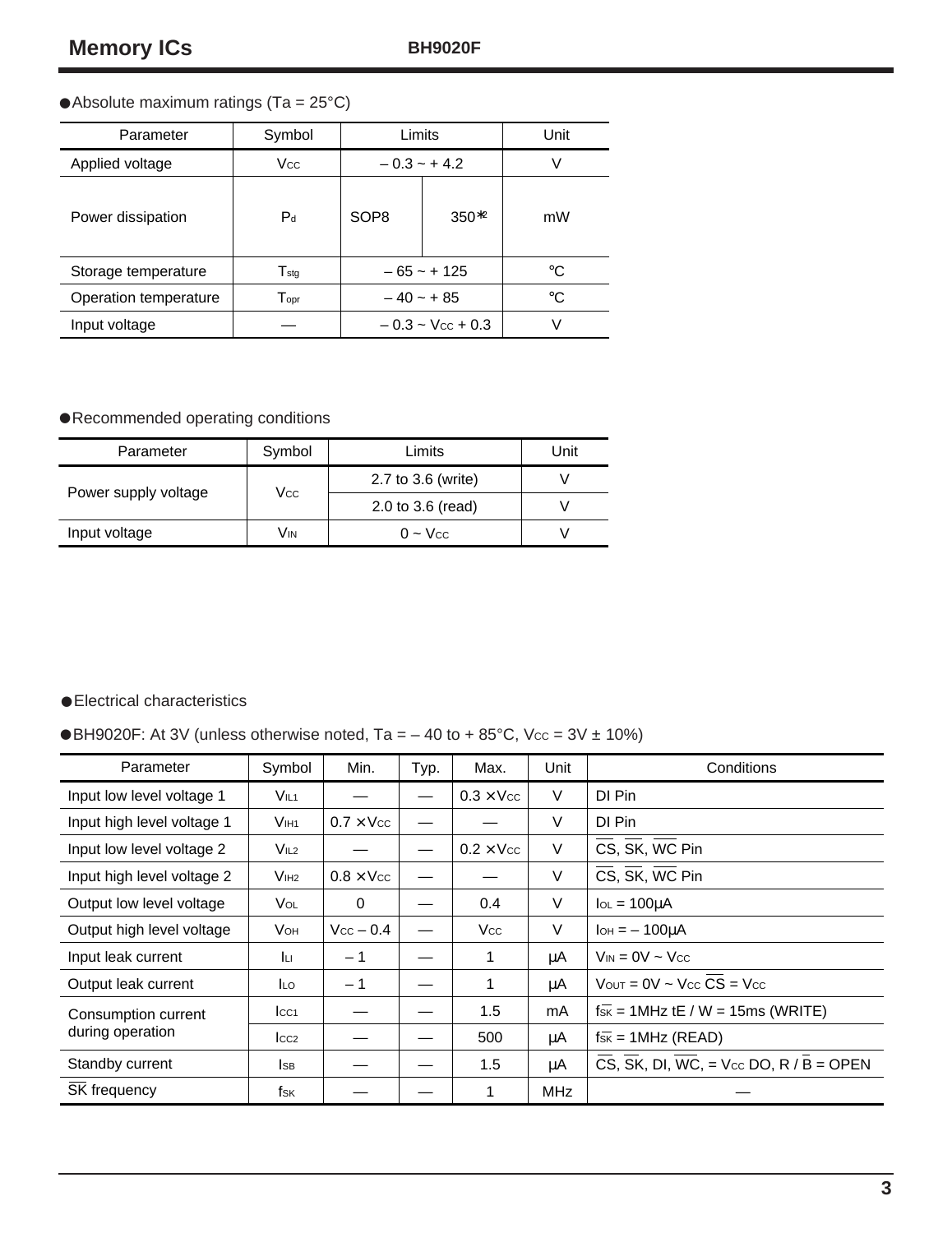## •Operation timing characteristics

 $\blacklozenge$ BH9020F: At 3V (unless otherwise noted, Ta = – 40 to + 85°C, Vcc = 3V ± 10%)

| Parameter                         | Symbol                  | Min.     | Typ. | Max. | Unit |
|-----------------------------------|-------------------------|----------|------|------|------|
| CS setup time                     | tcss                    | 200      |      |      | ns   |
| CS hold time                      | tcsн                    | $\Omega$ |      |      | ns   |
| Data setup time                   | tois                    | 150      |      |      | ns   |
| Data hold time                    | <b>t</b> <sub>DIH</sub> | 150      |      |      | ns   |
| DO rise delay time                | t <sub>PD1</sub>        |          |      | 350  | ns   |
| DO fall delay time                | t <sub>PD0</sub>        |          |      | 350  | ns   |
| Self-timing programming cycle     | $t_{E/W}$               |          |      | 15   | ms   |
| CS minimum high level time        | tcs                     | 1        |      |      | μs   |
| READY / BUSY display valid time   | tsv                     |          |      | 1    | μs   |
| Time when DO goes High-Z (via CS) | tон                     | $\Omega$ |      | 400  | ns   |
| Data clock high level time        | twн                     | 450      |      |      | ns   |
| Data clock low level time         | twL                     | 450      |      |      | ns   |
| Write control setup time          | twcs                    | $\Omega$ |      |      | ns   |
| Write control hold time           | twch                    | $\Omega$ |      |      | ns   |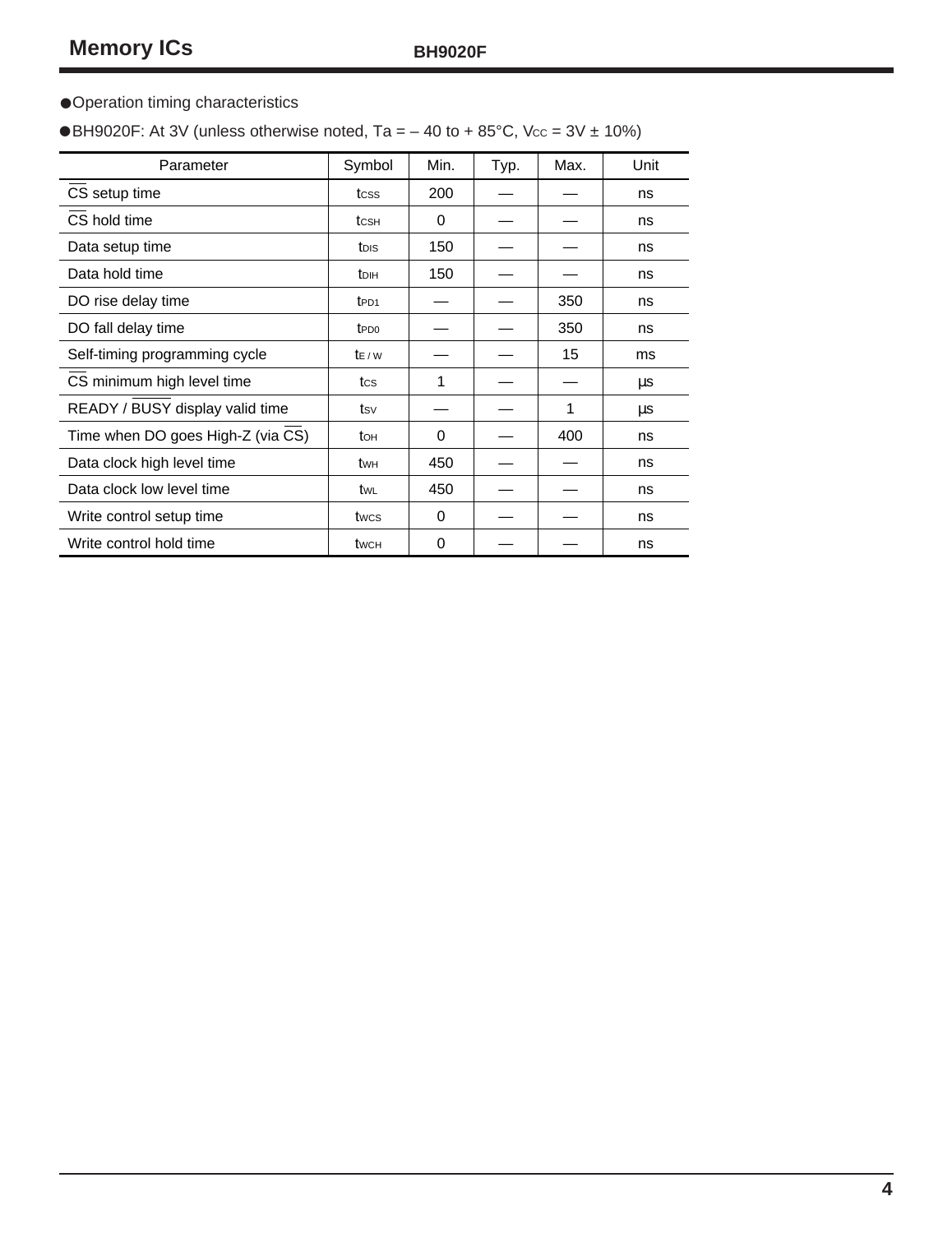## •Input / output circuits

(1) Input circuits





## (2) Output circuits



## •Circuit operation

## (1) Command mode

| Command               |         | Start bit | Operating code | Address                         | Data          |
|-----------------------|---------|-----------|----------------|---------------------------------|---------------|
| Read                  | (READ)  | 1010      | 1000           | A0 A1 A2 A3 A4 A5 0 0           |               |
| Write                 | (WRITE) | 1010      | 0100           | A0 A1 A2 A3 A4 A5 0 0           | DO D1-D14 D15 |
| Erase / Write enabled | (EWEN)  | 1010      | 0011           | * * * * * *<br>$\ast$<br>$\ast$ |               |
| Erase / Write disable | (EWDS)  | 1010      | 0000           | * * * * * *<br>$\ast$<br>$\ast$ |               |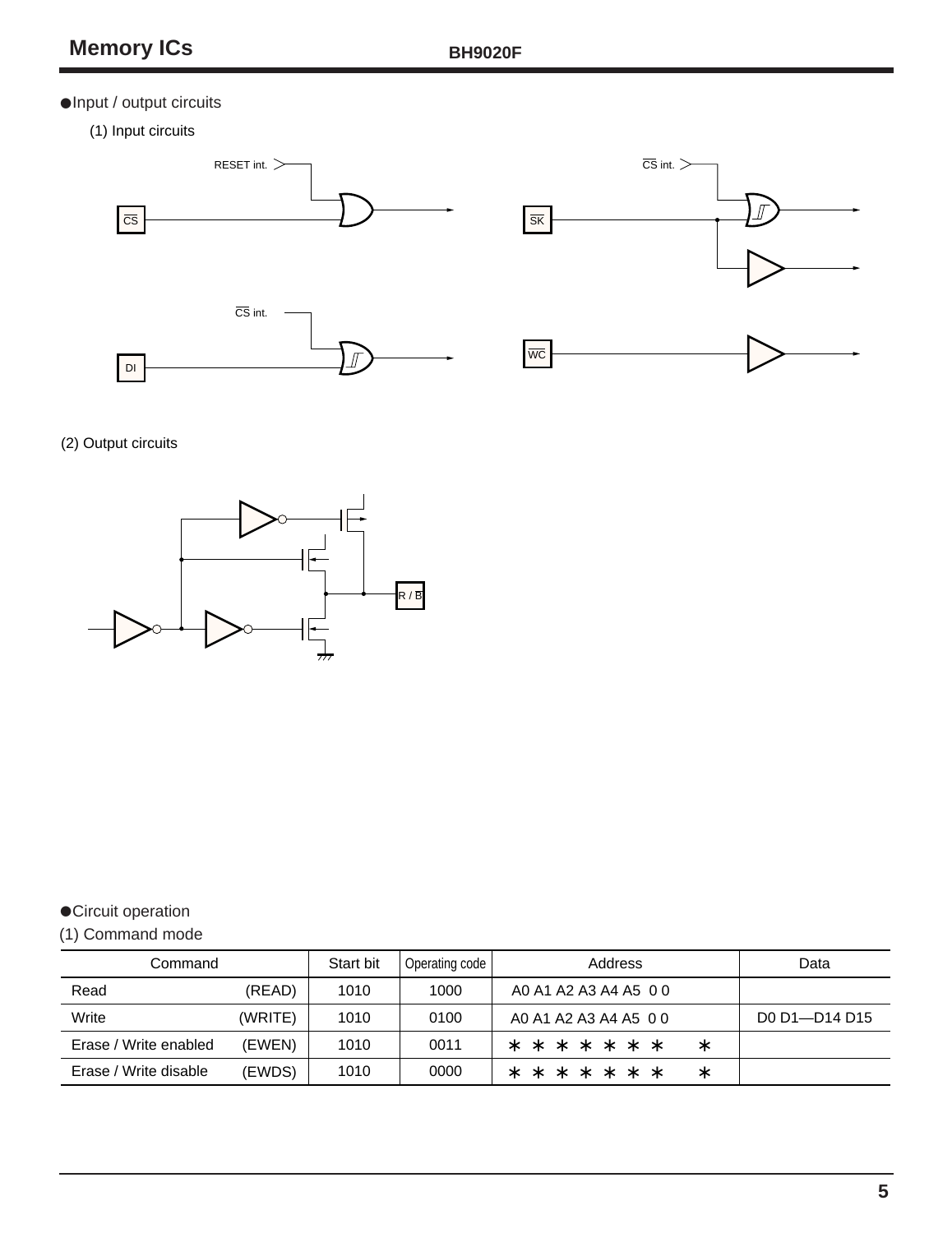# **Memory ICs BH9020F**

#### (2) Timing chart



• Data is read in on the rising edge of  $\overline{\text{SK}}$ . Data is output in synchronism with the  $\overline{\text{SK}}$  falling edge.

• During a READ operation, data is output from DO in synchronization with the  $\overline{\text{SK}}$  rise.

• WC is related to the write command only. Read, erase / write enable, erase / write disable commands can be executed irrespective of the state of WC.



Fig.1

- 1) When the power supply is turned on, the latch used to acknowledge writing is reset in the same way as when the write disable command is executed. Before entering the write mode, the write enabled mode must first be entered. Once the write enabled mode has been recognized, it remains valid until the write disabled mode is entered, or the power supply is turned off.
- 2) The clock is no longer necessary after the first 16 clock pulses have been received. Any subsequent input will be ignored.
- 3)  $\overline{WC}$  does not exist for either the write enabled or write disabled command, so  $\overline{WC}$  may be either HIGH or LOW when the command is being input.
- 4) Commands are received in these modes by means of 8-bit operating codes. Please be aware that, after an operating code has been entered, commands will not be canceled even if CS is set to HIGH. (To cancel a command, either turn off the power supply, or input the command once again.)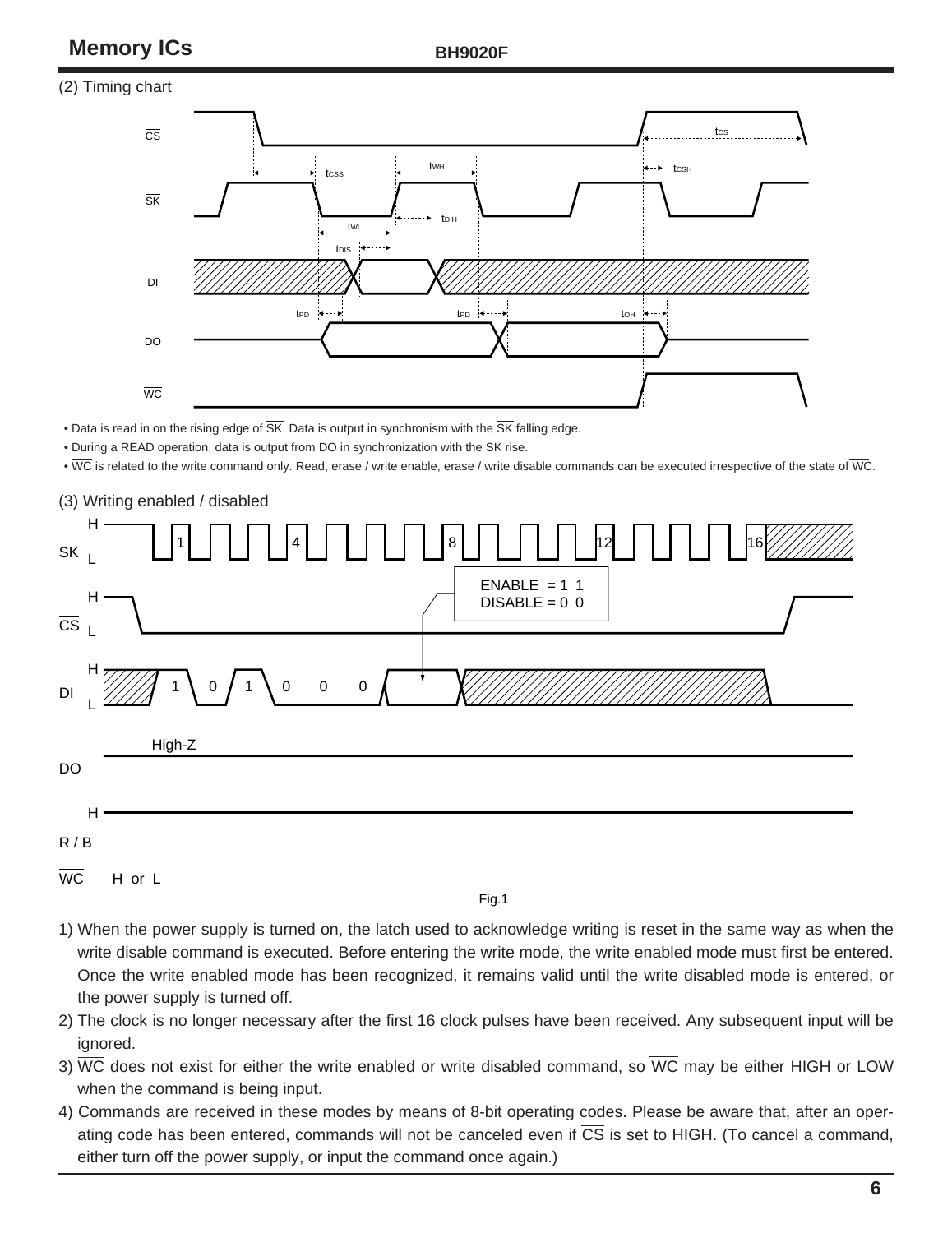### **•Circuit operation**

(4) Read cycle



(5) Writing cycle

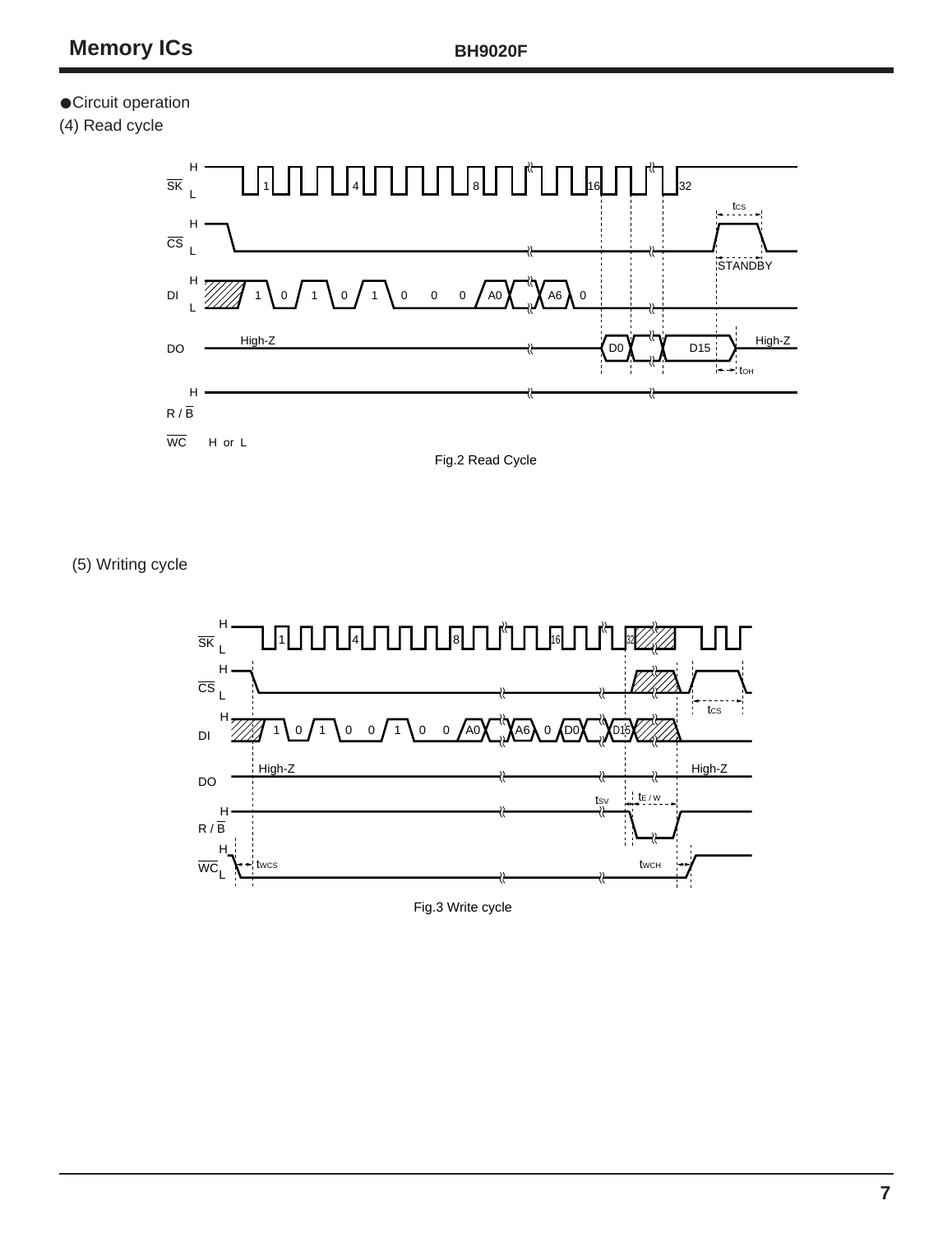1) During input in the write mode,  $\overline{CS}$  must be LOW, but once writing starts,  $\overline{CS}$  may be either HIGH or LOW. However, if  $\overline{CS}$  and  $\overline{WC}$  share the same connection, both  $\overline{CS}$  and  $\overline{WC}$  should be set to LOW during writing operations.

(If the  $\overline{WC}$  pin is set to HIGH during a writing operation, writing will be forcibly interrupted at that point. If this happens, the data for that address may be lost, in which case it should be rewritten to that address.)

2) Following input of a write command,  $\overline{CS}$  goes HIGH. If  $\overline{CS}$  is then set to LOW, data will be received from  $\overline{SK}$  and DI, because the command reception status has been entered. If  $\overline{\text{CS}}$  remains LOW following command input, however, without first going HIGH, command input will be can-

 $\overline{\text{c}}$  celed until  $\overline{\text{C}}\overline{\text{S}}$  is set to HIGH.

- 3) Starting from the rising edge of the 32nd clock, the R  $/$  B pin goes LOW after RSV has elapsed.
- 4) The R /  $\overline{B}$  pin is LOW during writing operations. (Following the rising edge of  $\overline{SK}$  after the last data D15 has been read, the internal timer circuit is activated, and writing of data in the memory cell is automatically completed during t<sub>E</sub> / w.) At this point,  $\overline{\text{SK}}$  input may be either HIGH or LOW during te / w.
- 5) Following input of a write command, if  $\overline{CS}$  falls while  $\overline{SK}$  is LOW, the R /  $\overline{B}$  status can be displayed from the DO pin. (See the section on READY / BUSY states.)

(6) READY /  $\overline{BUSY}$  display (R /  $\overline{B}$  pin and DO pin)

- 1) This display outputs the internal status signal; the R  $/$  B pin outputs the HIGH or LOW status at all times. The display can also be output from the DO pin. Following completion of the writing command, if  $\overline{CS}$  falls while  $\overline{SK}$  is LOW, either HIGH or LOW is output. (The display can also be output without using the R  $/B$  pin, leaving it open.)
- 2) When writing data to a memory cell, the READY / BUSY display is output from the rise of the 32nd clock pulse of the  $\overline{\text{SK}}$  signal after tsv, from the R /  $\overline{\text{B}}$  pin.

 $R / \overline{B}$  display = LOW: writing in progress

(The internal timer circuit is activated, and after the  $t_{\rm F/W}$  timing has been created, the timer circuit stops automatically. Writing of data to the memory cell is done during the  $t_{E/W}$  timing, during which time other commands cannot be received.)

 $R / \overline{B}$  display = HIGH: command standby state

(Writing of data to the memory cell has been completed and the next command can be received.)



Fig.8 R /  $\overline{B}$  status output timing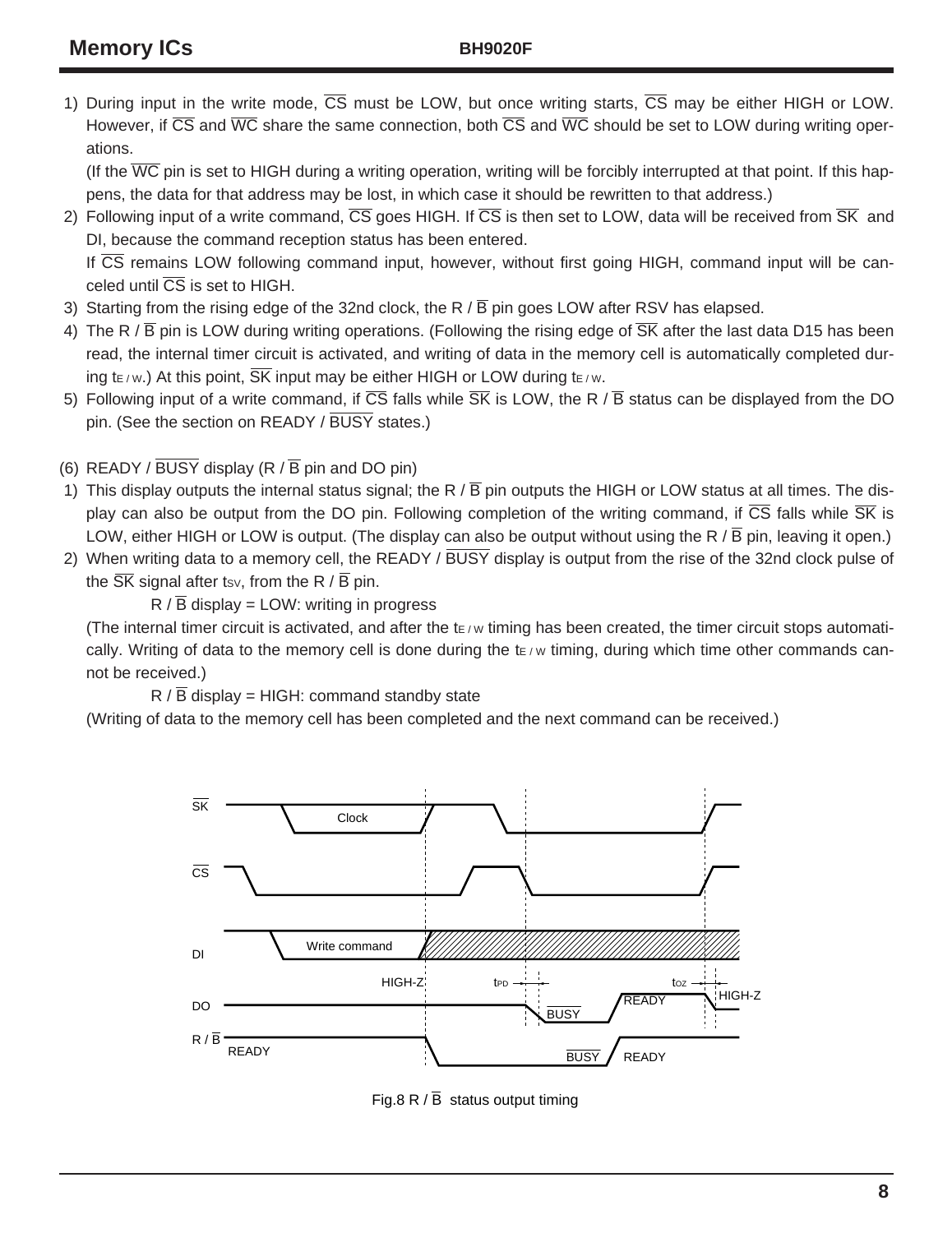### **•Operation notes**

- (1) Turning the power supply on and off
- 1) When the power supply is turned on and off,  $\overline{CS}$  should be set to HIGH ( = Vcc).
- 2) When  $\overline{CS}$  is LOW, the command input reception state (active) is entered. If the power supply is turned on in this state, erroneous operations and erroneous writing can occur because of noise and other factors. To avoid this, make sure  $\overline{CS}$  is set to HIGH ( = Vcc) before turning on the power supply.

(Good example) Here, the  $\overline{CS}$  pin is pulled up to Vcc.

When turning off the power supply, wait at least 10msec before turning it on again. Failing to observe this condition can result in the internal circuit failing to be reset when the power supply is turned on.

(Bad example)  $\overline{CS}$  is LOW when the power supply is turned on or off In this case, because  $\overline{\text{CS}}$  remains LOW, the EEPROM may perform erroneous operations or write erroneous data because of noise or other factors.

∗ Please be aware that the case shown in this example can also occur if CS input is HIGH-Z.



#### (2) Noise countermeasures

1) SKnoise

If noise occurs at the rise of the  $\overline{\text{SK}}$  clock input, the clock is assumed to be excessive, and this can cause malfunction because the bits are out of alignment.

2) WC noise

During a writing operation, noise at the  $\overline{WC}$  pin can be erroneously judged to be data, and this can cause writing to be forcibly interrupted.

3) Vcc noise

Noise and surges on the power supply line can cause malfunction. We recommend installing a bypass capacitor between the power supply and ground to eliminate this problem.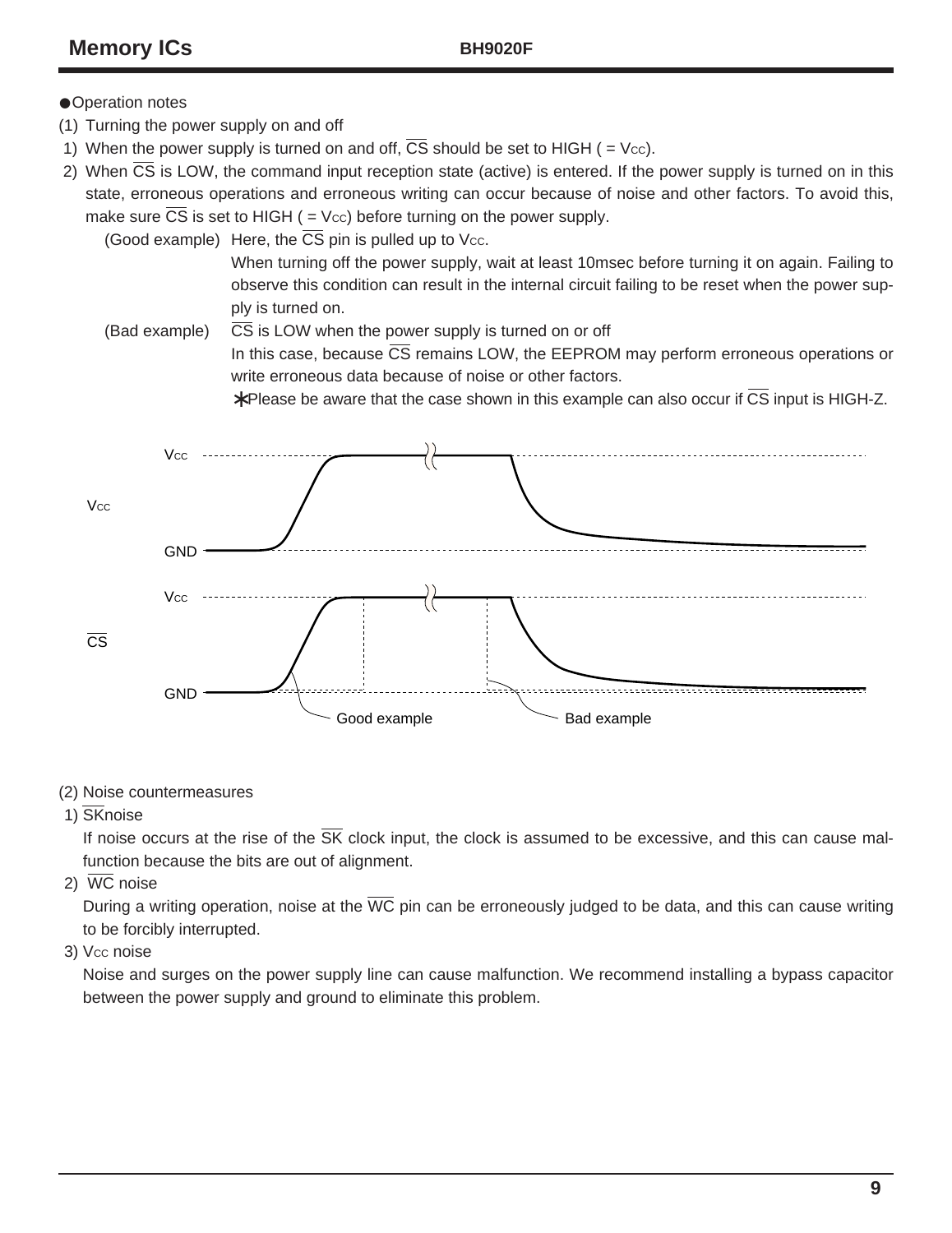## (3) Canceling modes



### $\overline{WC}$  H or L

Cancellation method: CS HIGH

### 2) Write commands



Canceling methods

- a: Canceled by setting  $\overline{\text{CS}}$  HIGH. The  $\overline{\text{WC}}$  pin is not involved.
- b: If the  $\overline{WC}$  pin goes HIGH for even a second, writing is forcibly interrupted. Cancellation occurs even if the  $\overline{CS}$  pin is HIGH. At this point, data has not been written to the memory, so the data in the designated address has not yet been changed.
- c: The operation is forcibly canceled by setting the  $\overline{WC}$  pin to HIGH or turning off the power supply (although we do not recommend using this method). The data in the designated address is not guaranteed and should be written once again.
- d: If  $\overline{CS}$  is set to HIGH while the R /  $\overline{B}$  signal is HIGH (following the t $\epsilon$  w timing), the IC is reset internally, and waits for the next command to be input.